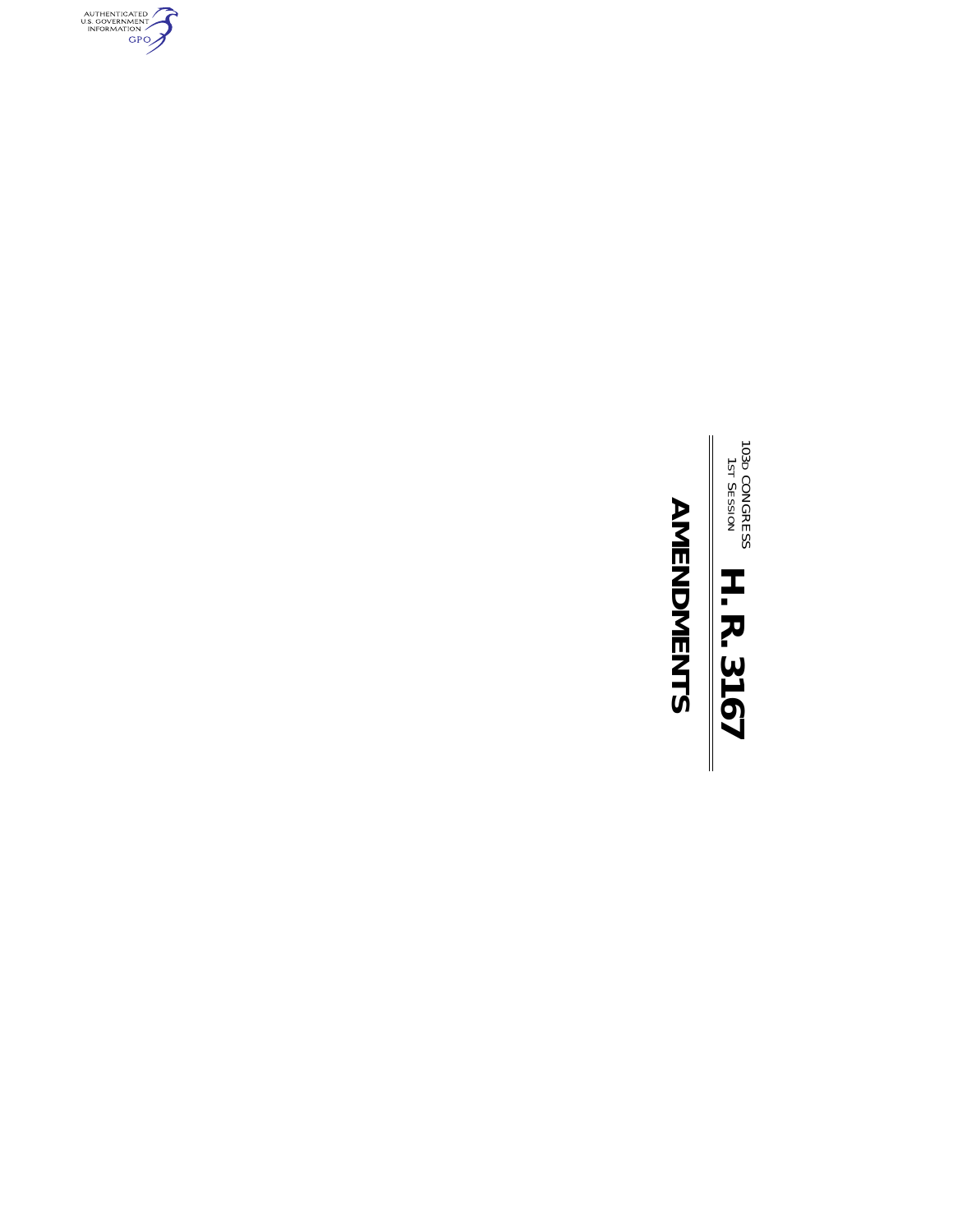## *In the Senate of the United States,*

*October 28 (legislative day, October 13), 1993.*

*Resolved,* That the bill from the House of Representatives (H.R. 3167) entitled ''An Act to extend the emergency unemployment compensation program, to establish a system of worker profiling, and for other purposes'' do pass with the following

## **AMENDMENTS:**

1 (1) Page 11, line 2, strike out [1994".] and insert: 2 *1994''.*

3 *SEC. 9. REDUCTION OF FEDERAL FULL-TIME EQUIVALENT* 4 *POSITIONS.*

 *(a) DEFINITION.—For purposes of this section, the term ''agency'' means an Executive agency as defined under section 105 of title 5, United States Code, but does not in-clude the General Accounting Office.*

9 *(b) LIMITATIONS ON FULL-TIME EQUIVALENT POSI-*10 *TIONS.—The President, through the Office of Management* 11 *and Budget (in consultation with the Office of Personnel*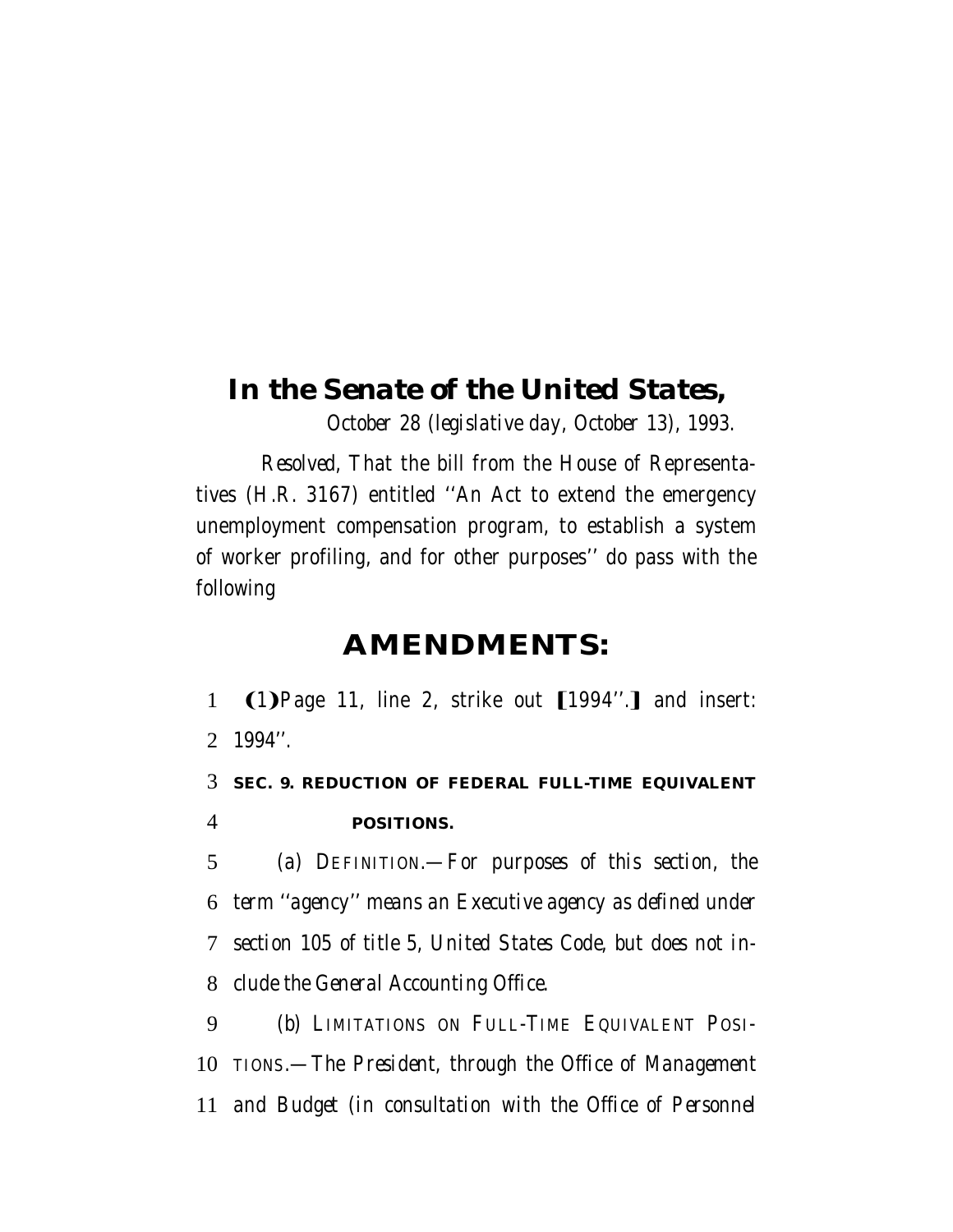*Management), shall ensure that the total number of full- time equivalent positions in all agencies shall not exceed— (1) 2,095,182 during fiscal year 1994; (2) 2,044,100 during fiscal year 1995; (3) 2,003,846 during fiscal year 1996; (4) 1,963,593 during fiscal year 1997; (5) 1,923,339 during fiscal year 1998; and (6) 1,883,086 during fiscal year 1999; (c) MONITORING AND NOTIFICATION.—The Office of Management and Budget, after consultation with the Office of Personnel Management, shall— (1) continuously monitor all agencies and make a determination on the first date of each quarter of each applicable fiscal year of whether the require- ments under subsection (b) are met; and (2) notify the President and the Congress on the first date of each quarter of each applicable fiscal year of any determination that any requirement of subsection (b) is not met. (d) COMPLIANCE.—If at any time during a fiscal year, the Office of Management and Budget noifies the President and the Congress that any requirement under subsection (b) is not met, no agency may hire any employee for any posi- tion in such agency until the Office of Mangement and Budget notifies the President and the Congress that the total*